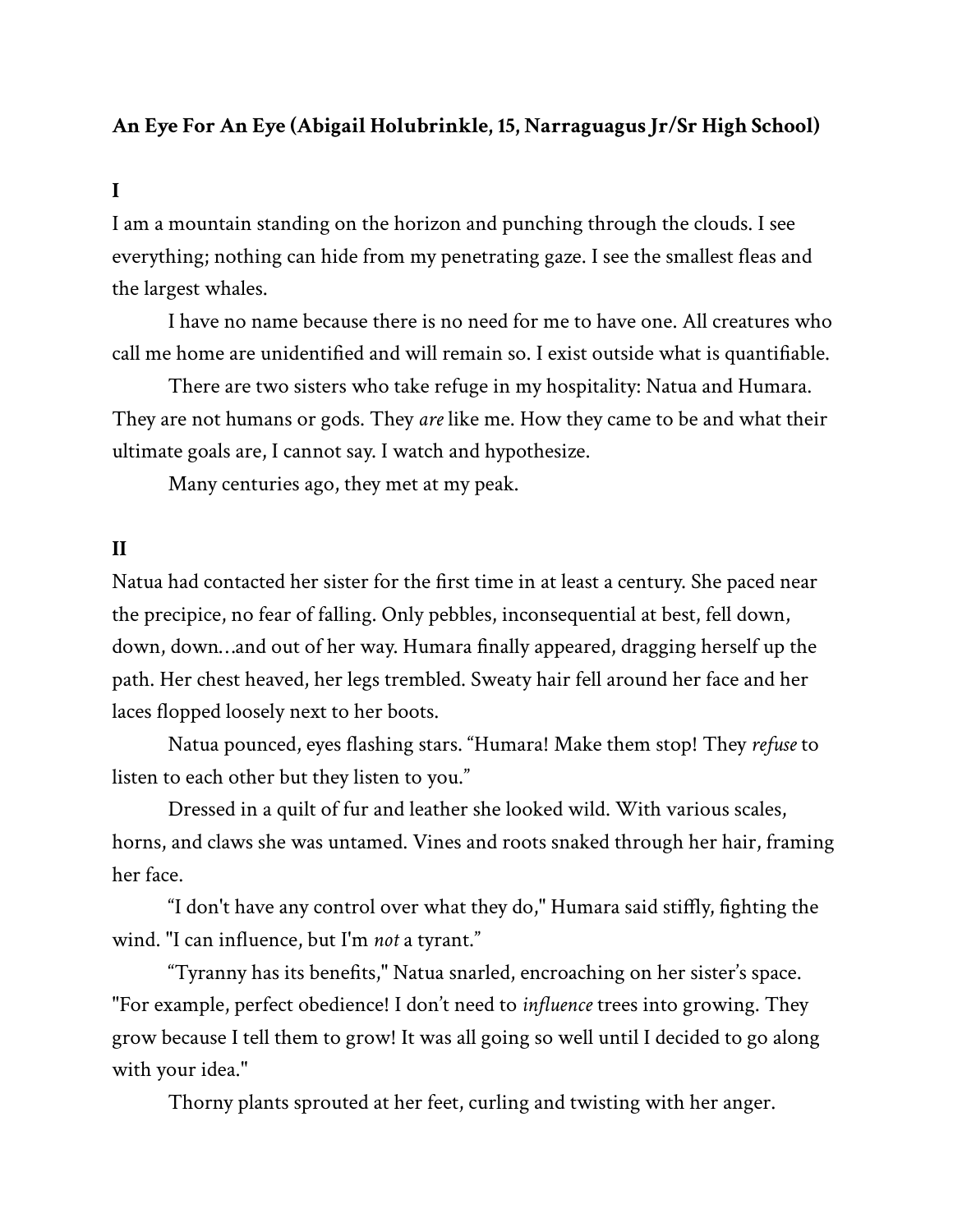"How many times have I told you? Humans aren't trees!" Humara said forcefully, stepping forward. "They have free will and free minds. I gave them that gift. It's theirs to do with what they want."

"What they want has the lovely side effect of destroying the world, my world! Do I need to remind you?"

She clenched her fists. "No! I see everything."

Natua snorted, rolling her eyes. "Do you, now? You are being extremely responsive."

"There're those that are speaking out, trying to change what's going on!" Humara pointed out shrilly, standing taller.

Natua bared her teeth. "*Speaking out*. They are shouting into the wind. The smog filled, carbon soaked, wind!"

"Progress is being made!" Humara screamed, using every inch of her diaphragm. "Open your eyes and see for yourself."

"I see all talk and no action!" Natua replied, more loudly, somehow. "I am sweating on this mountaintop! My forests are being cut down and carbon is mounting! Pests roam the earth unchallenged, my allergies are awful! Where are your wind turbines now? Your electric cars. What are the Paris Accords but pieces of paper? My ecosystems are out of order and my glaciers are puddles of slush!"

"Natua–"

"What can you do? *Influence* it all away? I dare you to try! I will have no choice but to end this myself if they don't cease."

"We had an agreement! I handle humanity and you take care of the world," Humara protested. Fear crawled up her spine.

Natua's hackles rose. "And it is a time honored agreement," she intoned dangerously. "Your precious humans are messing everything up, like they have before. The dodos, do you remember them? The Hawaiian chaff flower? St. Helena olive trees? Your humans are murderers without remorse."

Then she stalked down the path, poisonous plants blooming under her feet. Humara didn't have time to say anything else. She just stood there, dumbfounded. Natua's plants quickly withered away since this wasn't their home.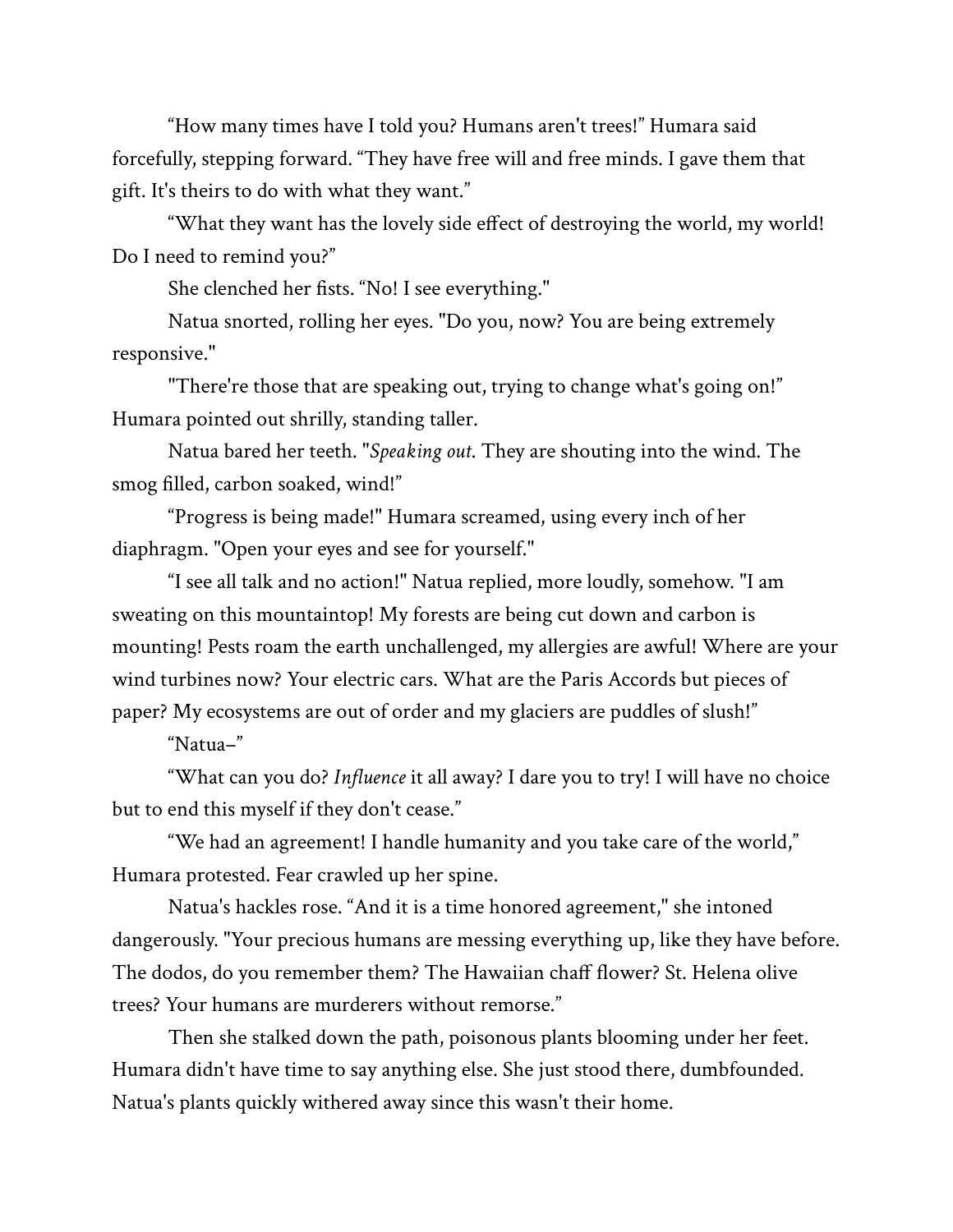Humara paced left and right, struggling against the suffocating silence. She stared over the precipice, then down the twisting path she struggled to ascend.

*Was it a mistake to give humanity free will?* she asked herself. That was always the question. No matter how many decades passed, it never got easier. As Natua said, they mutilated the world with impunity. By sticking to her resolve, they were unchallenged. All the speeches, protests, and activists and the world still warmed. Ice melted, ecosystems faltered, animals and plants were threatened.

And those weren't the only problems plaguing her children! They had the unique talent of making the world harder for themselves.

*They're ignorant compared to you and Natua, so ignorant! They practically know nothing,* her heart argued. *How many thousands of years have they seen? Did they witness the triumphs and the tragedies that befell this world? Do they know what it's like to celebrate the birth of a star? To grieve for one that's died? Have they buried the remnants of a dead species? They need to learn. The hard way is always more effective than a lecture.*

"But at what cost?" Humara muttered, furrowing her brow. She glared over the cliff edge, watching clouds brew. A flock of birds, crows maybe, were harassing a hawk in the distance. She peered over her shoulder just in time to see a swarm of bats rise into the sunset.

Humara sat on the cliff for many hours. Day gave way to night, revealing a tapestry of glittering stars. She grieved for the humans who couldn't witness such beauty. She ground her teeth at those that darkened the sky.

Humara gave humanity free will. It was her business to deal with the consequences. She swore to do so. "Spare the rod, spoil the child," came to mind.

*And,* she thought grimly, *if I don't do something* now*, Natua will certainly do something in the future.* She stood, took a deep breath, then marched down the path. **IV**

I could only observe in silence the events that unfolded. They were horrible and so tragic. I am an expert in human literature, but I venture to say more tragic than Shakespere. All I could do was give refuge to the creatures who found their way. To

## **III**